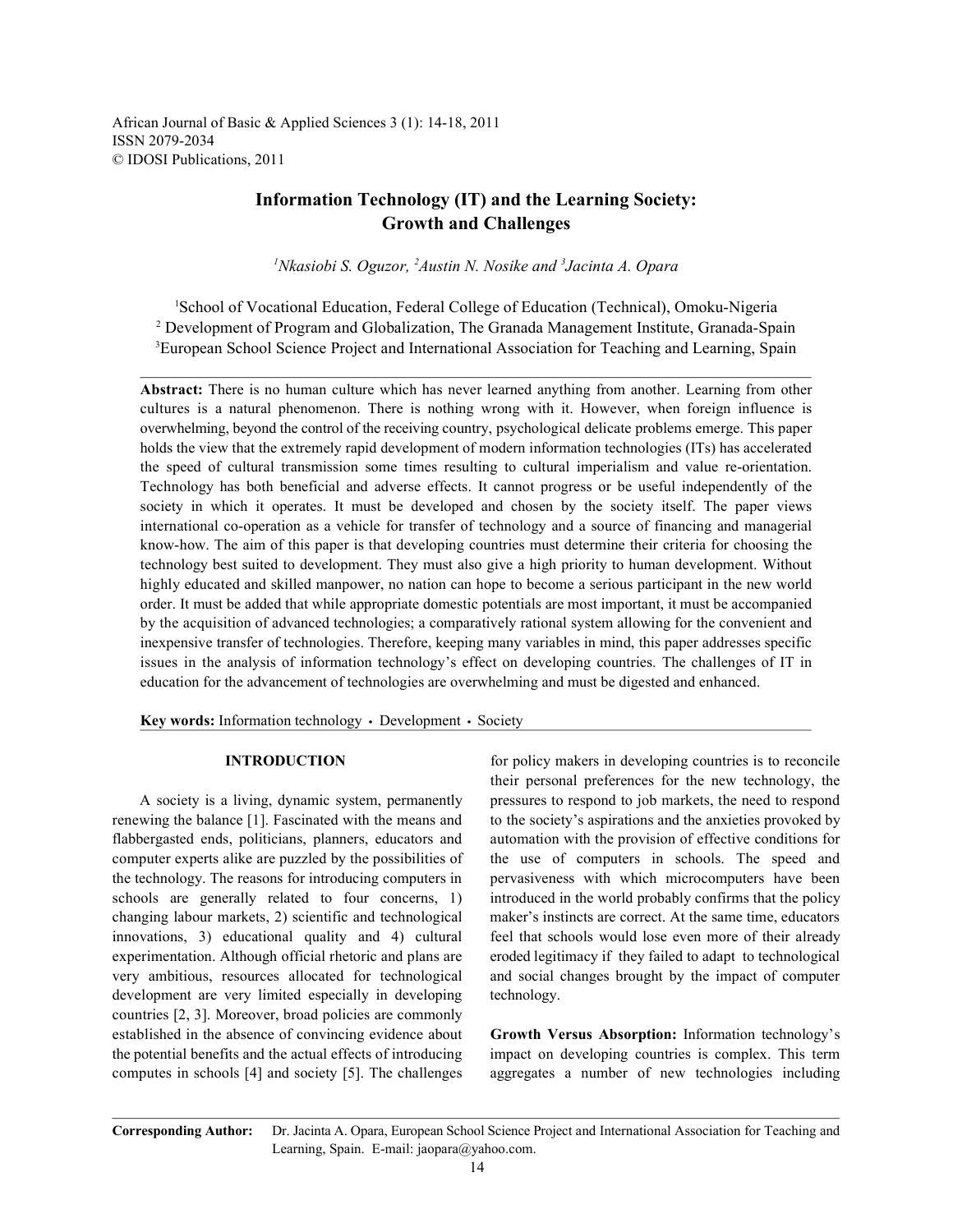computer - aided design and manufacture, fibre optics, modern technologies must be absorbed, digested and optical instruments, communication equipment, enhanced. The first criterion in this respect is the photovoltaic technology, biogenetics and yet other new advancement of the general educational and culture, inventions. During the last four decades, man has seen quantitatively as well as qualitatively. To this effect, tremendous advancement in the field of electronics, from developing nations must adopt proper policies and create the creation of discrete transistor components to very institutions which serve to heighten popular interest in large scale integration. There has been fantastic progress acquiring and disseminating advanced knowledge and in computers from a single function to intelligent technologies and which provide the necessary material computers. There has been progress in conventional conditions for drawing on new technologies. telecommunications services, made possible through the Again, a society for transfer of technology should be integration of computers and communications. an open one ready to liberalize culture particularly

the technological revolution but have to put on the extend democracy within the country, stimulate the agenda, the development of new technologies and their economy and open the nation to the outside world. In own development. There are two approaches: One based absence of these conditions, it will be impossible to on an internal technological revolution or one based on assimilate l*et al*one put to good use - advanced the absorption and efficient application of new technologies even when there is strong foreign technologies from abroad otherwise known as technology assistance. It must be added that while appropriate transfer. domestic policies are most important for developing

the first approach - that of a technological revolution, that exclusively on domestic research and development. In nation needs an appropriate background for such an order for these countries to absorb and digest advanced effort to be successful. First, there must be an adequate technologies, such measures must be accompanied by the educational level as well as scientific level. It is required acquisition of advanced technologies through a system for the mastering of various technologies and for of international cooperation- a comparatively rational supporting technological development. Technology must system allowing for the convenient and inexpensive become an internal self-operating factor in the socio- transfer of technologies. economic process and a related component in the internal motivating force of a country. Technological **The Desirability of Change:** A vital corollary to the advancement, once begun, promotes scientific, question of whether developing countries can effectively educational cultural economic and social development absorb advanced technologies is the question of whether and quickens the accumulation of material wealth. A such a step is desirable. New technologies being neutral democratic nd pen society is essential especially today, by themselves can be used for a variety of purposes, when the rapid growth of information technology is good or bad and they can have a variety of influences. In increasing contact among nations and when a highly general, the adoption of new technologies has an overall centralized and closed society does not suit the needs of impact on the economic, political and social aspects of a the new technological revolution. More often than not, given society, involving, for instance, economic growth, developing countries do not have these resources or efficiency, the employment level and structure, income institutional structures which make an internal management, a change in the requirements for particular

creation f ew technologies is the absorption of and an intensification of international cooperation. technology abroad. Historically, most of the inventions In the context of North-South relations, advanced capable of inducing a technological revolution came from science and technology, which is usually research, capital the developed countries. This is particularly true of the or knowledge intensive, have made the North superior to current new technological revolution centred on the South. It worries the developing countries. Despite microelectronics. Those technologies come from countries their best efforts, they lag increasingly behind the with a vastly different social, economic and cultural developed countries and become more and more on environment such an approach can be successful if dependent them for technological know-how. These

electronics, computer hard wares and soft wares, robotics, certain conditions are met. Su [6] holds the view that

Developing countries can no longer afford to ignore through education [7]. Measures should be adopted to In order for a developing country to forge ahead with countries, it is obviously inadequate to depend

technological revolution possible. human skills and capabilities, a shifting of regional In view of this, the major alternative to the internal economic activity, a change in the structure of world trade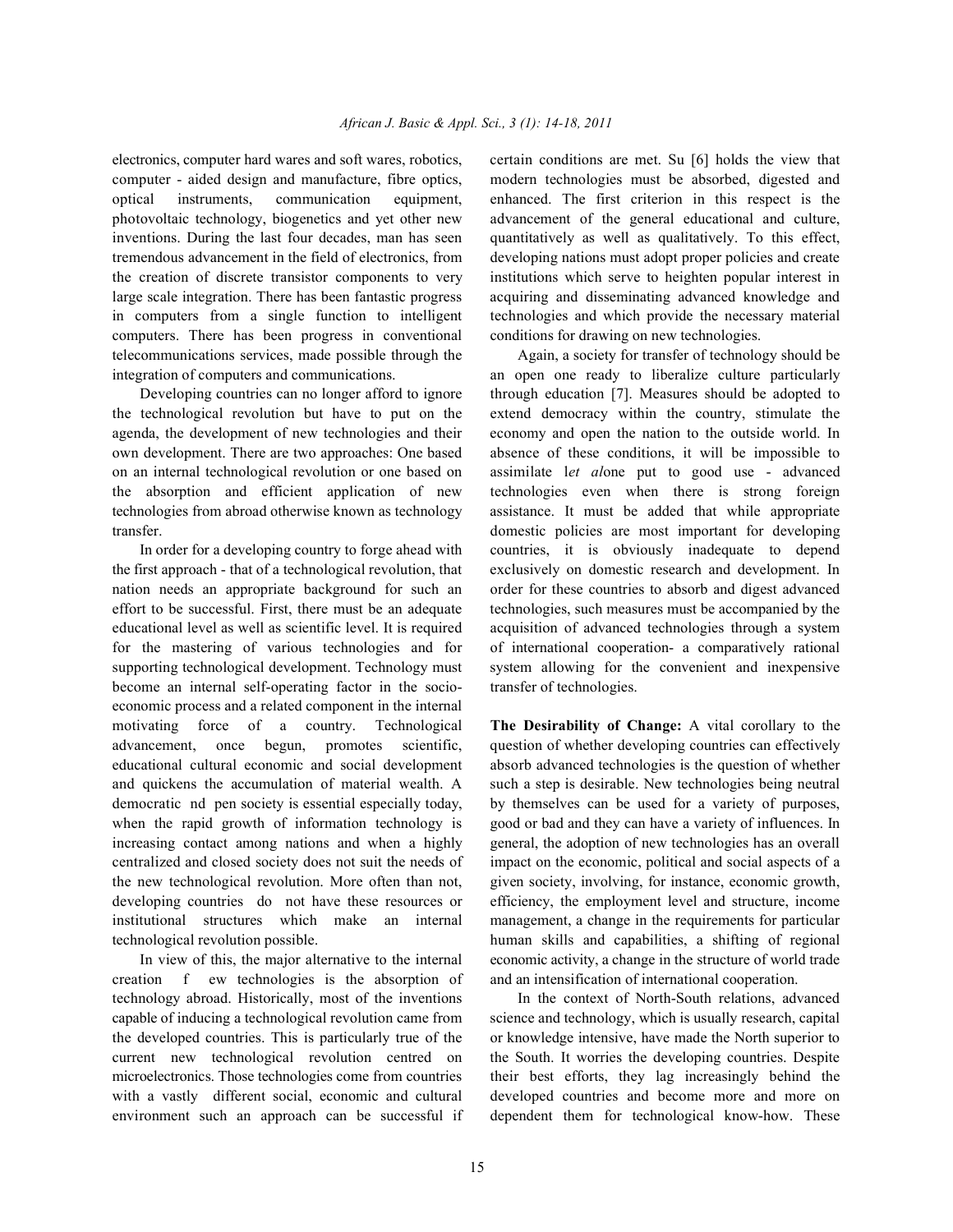worries are not without foundation. Most of the technological change upon employment and has developing countries have an economy which suffers produced a vast number of studies [9-11]. Some scholars from a surplus labour force. Poverty and under knew the recent progress in the field of IT, as part of a development often give rise to persistent and enormous long term evolution of technical capacities and consider unemployment and under employment. As it is, the today's technology induced unemployment as a limited employment situation is fairly susceptible to the impact of and temporary phenomenon due to slow adjustment to new technologies. In particular, micro electronics and changing circumstances. Others consider the new other technologies with labour displacing tendencies are information technologies as a revolutionary development

not cause more unemployment, their introduction will unemployment as a structural problem. change the composition of the labour force. It must be The debate demonstrates the common difficulties of emphasised that the necessary expansion of the ranks of economic analysis, such as lack of reliable statistics and scientists, engineers, a high-level technicians will reduce experimental verification and the complexities of the need for technically inferior workers in the section of technological assessment. Not only is the term the work force engaged in manual labour. Due to the fact "information technology" far from being clearly defined that there are comparatively low educational and cultural but technology itself is difficult to grasp. It is everywhere levels, it is usually difficult for the people to shift from and no where. The measurement of technological change jobs requiring only a low technical level to those calling by calculation of changes in (labour) productivity is for greater skills. New technologies, thus, may entail more equally problematic. The hardest evidence of the impact unemployment [8]. In the end increased unemployment of information technology on labour comes from case and the changed composition of the labour force will studies of individual firms and industrial sectors. They widen the income gap in the developing countries. describe the direct effects, that is to say, the net changes

developed countries can update their mature industries by The immediate effects do not tell of the ripples and waves using new technologies, it is no longer necessary for them created by new products and processes. Schutte [8] to move such industries to the developing countries. This identified two indirect effects which need attention. will begin to delay the industrial shift from the former Firstly, increased productivity through new countries to the latter ones. As a result, the pace of application of technology results in higher returns. In any industrialization on developing countries will suffer. case, the creation of additional wealth will occur.

of new goods, the developed countries will begin to use investment, this brings additional demand for capital new materials or will save energy or raw and semi- goods. These direct and indirect effects are relevant in the finished materials. Being research and knowledge context of international trade and global competitiveness. intensive, the new products manufactured will carry a Innovation firms which gain an advantage through the higher value. This means not only that there will be a application of information technology may compensate widening ratio of exchange between manufactured and for labour displacement with additional jobs created by primary goods, but also that the economics of the the success of their export potentials. Multiplier effects on developing countries which chiefly depend on the export suppliers and income effects on shareholders may also of farm and material products as well as raw materials, will accrue to the country which introduced new technologies be seriously disadvantaged. Cheap labour has been one first. Countries resistant to or slow to adopt technological of the strengths of the developing countries when opportunities, on the other hand, will neither benefit from competing on the world market. With new technologies, direct or indirect effects, nor experience wealth and job especially microelectronics and robotics, this advantage creation in the industry concerned especially the will be lost. **Example 20** educational and other human capital enterprises.

debate has evolved during the few decades over the ineffective, measure to prevent the transfer of jobs to impact of information technology on the society. those which lead in the introduction and application of Particularly, the discussion has focused on the effect of new technology. The difficulties in coming to any clear

likely to make more people lose their jobs. forcing changes in values, processes and institutions. Even if the introduction of these technologies does This is a longer term view and sees the present

A second new factor to consider is that since the in jobs at the point of introduction of new technology.

Thirdly, by applying technologies to the production Secondly, if the new technologies lead to additional gross

**Information Technology and Unemployment:** A heated countries an attractive, though in the long- term Protectionism remains to those non-innovative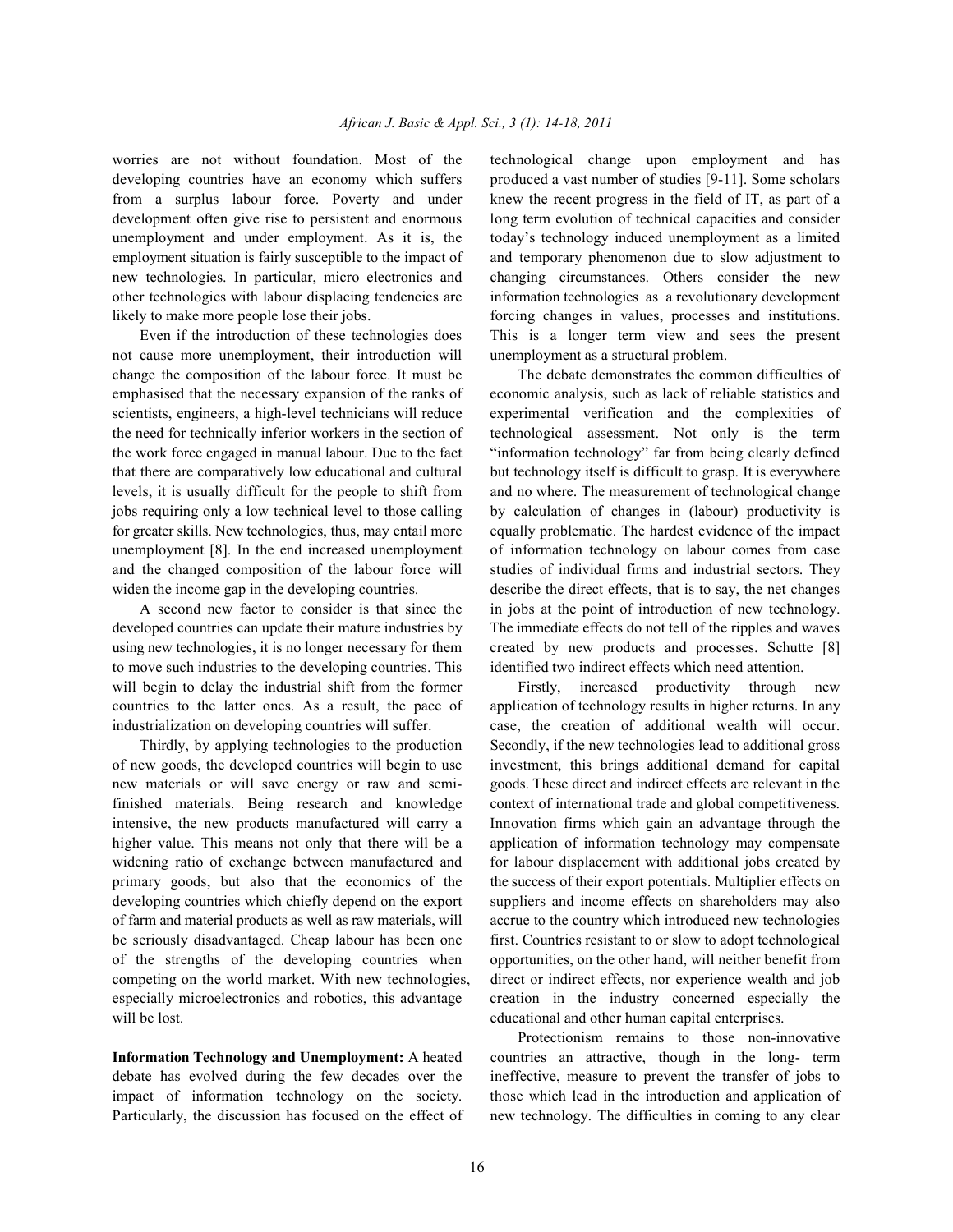labour are further aggravated by the fact that information technology, like all technical advances, needs time from the point of innovation to diffusion and application. So far, the time for adjustment to new technologies has been too short. This applies especially to the institutional and legal frameworks with their enormous impact on labour recruitment and displacement.

**Diffusion of Information Technology:** Transfer of technology is a function of diffusion. Without desirability of introducing new technologies, there cannot be transfer of technology. The countries that have succeeded rapidly in the application and diffusion of information technologies are likely to strengthen competitiveness. In contrast, those countries slow in adopting new technologies, have tended to lose their competitive edge. Yet, information technology is so important with its developmental implications that no country can afford to abandon completely, efforts to diffuse this technology within its socio-cultural structure.

The earlier mentioned consideration has relevance for developed countries but even more so for developing countries. This is because information technology plays an extremely important role in economic development in general, to the extent that there is concern in developing countries that existing gaps between the North and South may widen. Bearing in mind today's research and development expenditures, it may in fact be very difficult for the developing countries to catch up or even top, thereby avoiding falling further behind in the race in information technology. For then however, it is the issues of the diffusion and utilization of communication and computer system which are of utmost importance. There also exists a problem concerning the role of multinational corporations [12]. Ogura [13] substantiated this view

*"it seems that multinational enterprises are in a position to make the best use of information technology, but their activities have increasingly fallen outside the political control of their parent governments¨."*

The concern for widening gaps and the loss of political control has made many developing countries adopt a stance which maintains that information technologies will determine the political, as well as the economic independence of the developing countries. The difficulties experienced in international dialogues on services or intellectual property rights are clearly related to the widespread political concern over the impact of new technologies on the national sovereignty of developing countries.

conclusions on the impact of information technology on In view of this, presently there is increasing conflicts between the economic interests of industrialized countries and the political concerns of developing countries and these conflicts appear to be intensifying as time goes on. Globalism and neo-globalism are advancing. Their implications in developing countries are legion. One important issue to note is that with their rapid pace and the more they grow and expand, the less accommodating globalised cooperations and economic interests are likely to be towards governments and their specific political needs. The diffusion of information technologies is going forward and will provide the foundation upon which many international disputes will be based. Of course many of these disputes involve developing countries. The nature and intensity of these disputes are likely to rise, causing greater instability in the international arena and fewer openings for easy compromise. International cooperations could diffuse tensions and provide the foundation for growing globalization

> **Implications of Transfer of Technology:** It is indeed unavoidable that the differences between the North and the South will increase. Nonetheless, the authors cannot say that the developing countries cannot benefit from modern technologies, especially biotechnology and the use of solar energy. Easy to utilise biotechnology helps tap the potentials of agriculture and aids in the development of medicine. Take an example from South America where a computer-aided research project for the improvement of a strain of corn seed yielded direct and indirect benefits. Output was increased by three to four times. New technologies present a provocative challenge to the developing countries while simultaneously making them more technically dependent on the developed countries. Therefore, to avoid or minimise this dependency:

- The developing countries must raise their educational level; strengthen the sciences and their research capability.
- The import of new technologies should not be overemphasised. They should adopt technological pluralism.
- The developing countries need to create jobs to counteract the menace of unemployment caused by the introduction of new technologies.
- The interdependent nature of new order makes it imperative for enhanced North - South cooperation with the purpose of fostering international cooperation in new technologies and improving conditions for technology transfer.